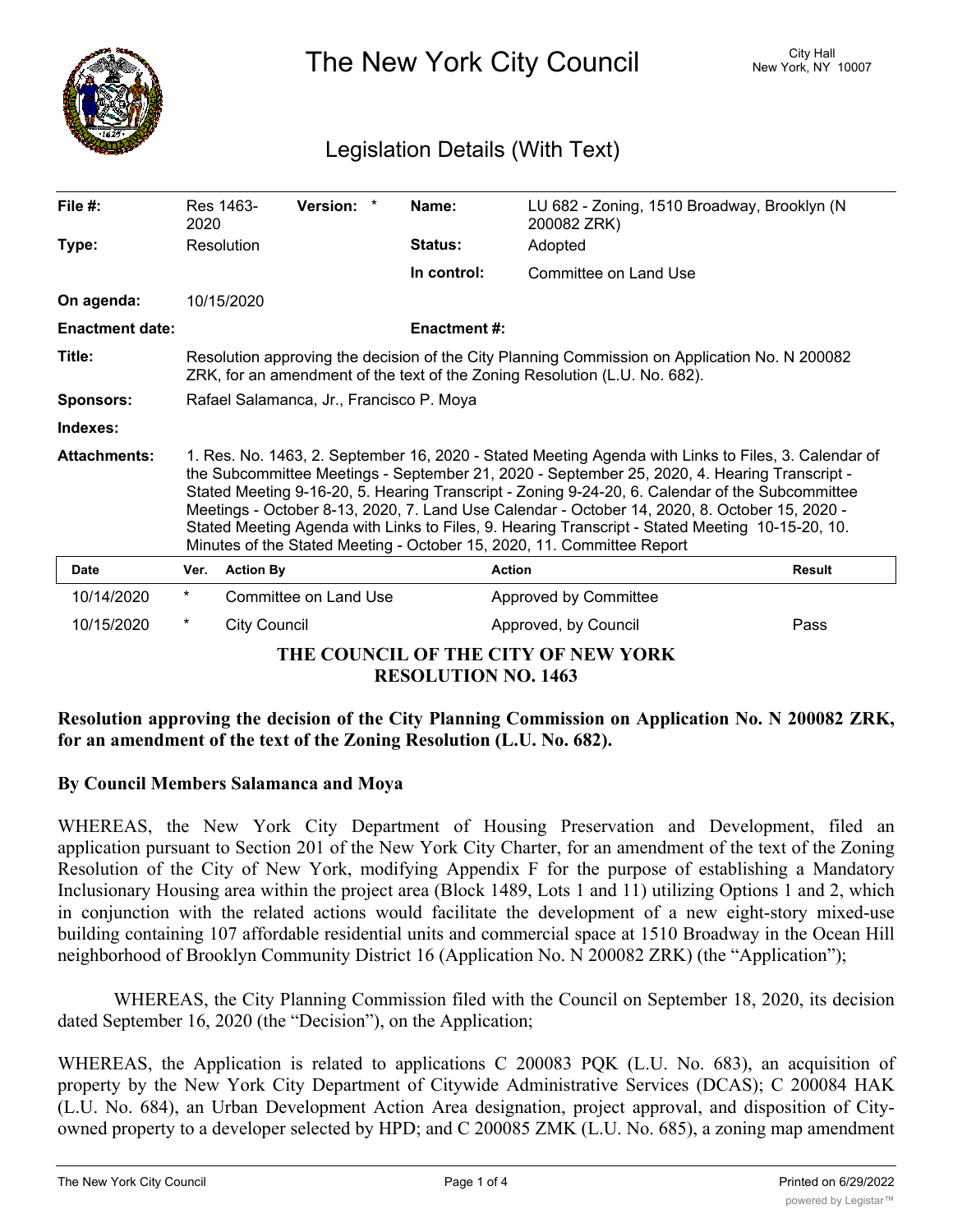#### **File #:** Res 1463-2020, **Version:** \*

to rezone the project area from  $R6/C1-3$  to  $R7-1/C2-4$ ;

WHEREAS, the Decision is subject to review and action by the Council pursuant to Section 197-d of the City Charter;

WHEREAS, upon due notice, the Council held a public hearing on the Decision and Application on September 24, 2020;

WHEREAS, the Council has considered the land use implications and other policy issues relating to the Decision and Application; and

WHEREAS, the Council has considered the relevant environmental issues, including the Revised Negative Declaration issued November 21st, 2019, which supersedes the Negative Declaration issued October 7<sup>th</sup>, 2019, (CEQR No. 19HPD057K) which include an (E) designation to avoid the potential for significant adverse impacts related to hazardous materials and noise (E-536) (the "Revised Negative Declaration");

#### RESOLVED:

The Council finds that the action described herein will have no significant impact on the environment as set forth in the (E) Designation (E-536) and Revised Negative Declaration.

Pursuant to Sections 197-d and 200 of the City Charter and on the basis of the Decision and Application, and based on the environmental determination and consideration described in the report, N 200082 ZRK, incorporated by reference herein, and the record before the Council, the Council approves the Decision of the City Planning Commission.

Matter underlined is new, to be added; Matter struck out is to be deleted; Matter within  $# #$  is defined in Section 12-10; \* \* \* indicates where unchanged text appears in the Zoning Resolution.

\* \* \*

### **APPENDIX F Inclusionary Housing Designated Areas and Mandatory Inclusionary Housing Areas**

|                                       | $\ast$ | $\ast$ | $\ast$ |
|---------------------------------------|--------|--------|--------|
| <b>BROOKLYN</b>                       |        |        |        |
|                                       | $\ast$ | $\ast$ | $\ast$ |
| <b>Brooklyn Community District 16</b> |        |        |        |
|                                       | $\ast$ | $\ast$ | $\ast$ |
| Map 5 - [date of adoption]            |        |        |        |

[PROPOSED MAP]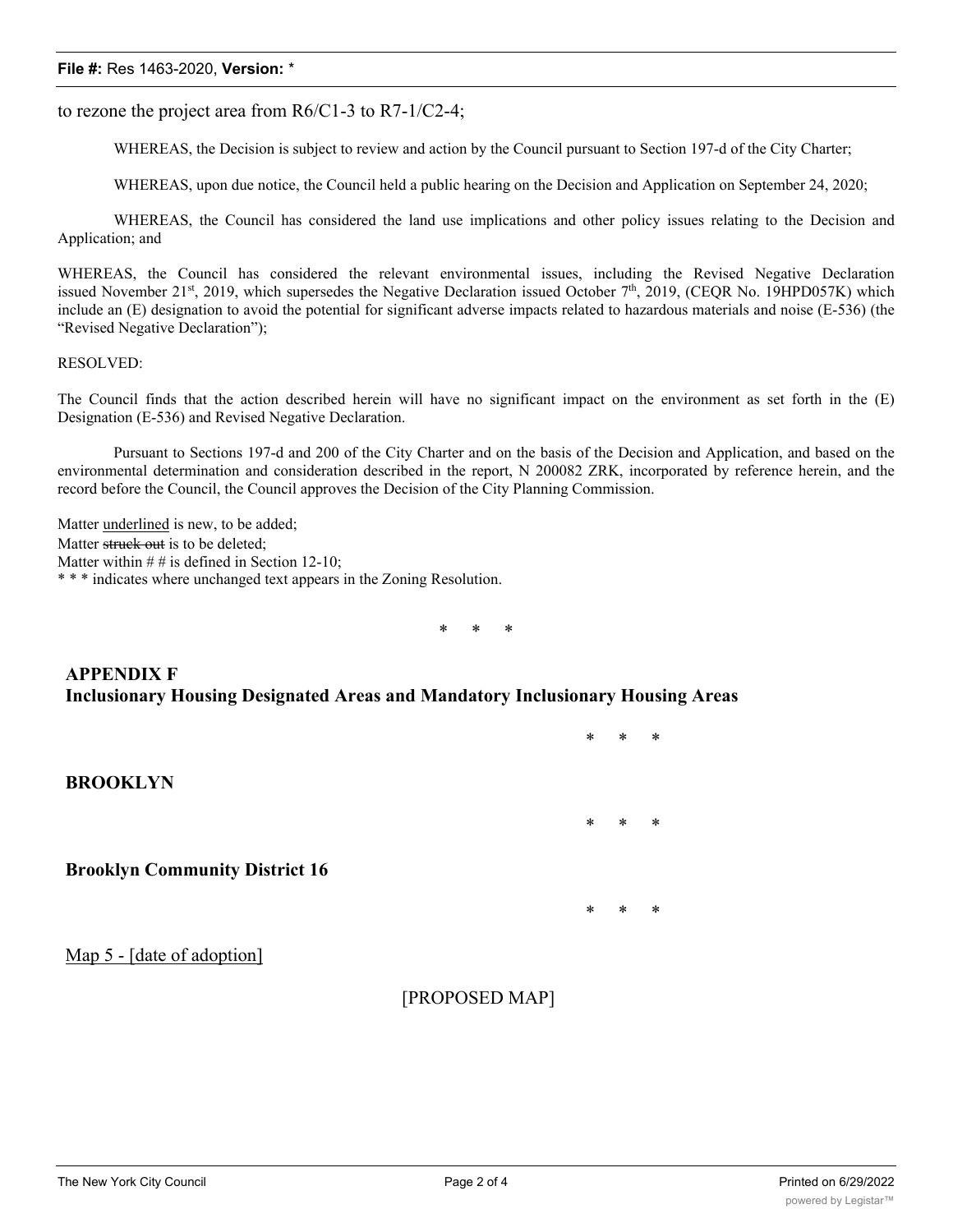



Mandatory Inclusionary Housing Progam Area see Section 23-154(d)(3)

Area 6- [date of adoption] - MIH Program Option 1 and 2

Portion of Community District 16, Brooklyn

\* \* \*

Adopted.

Office of the City Clerk, } The City of New York,  $\}$  ss.:

I hereby certify that the foregoing is a true copy of a Resolution passed by The Council of The